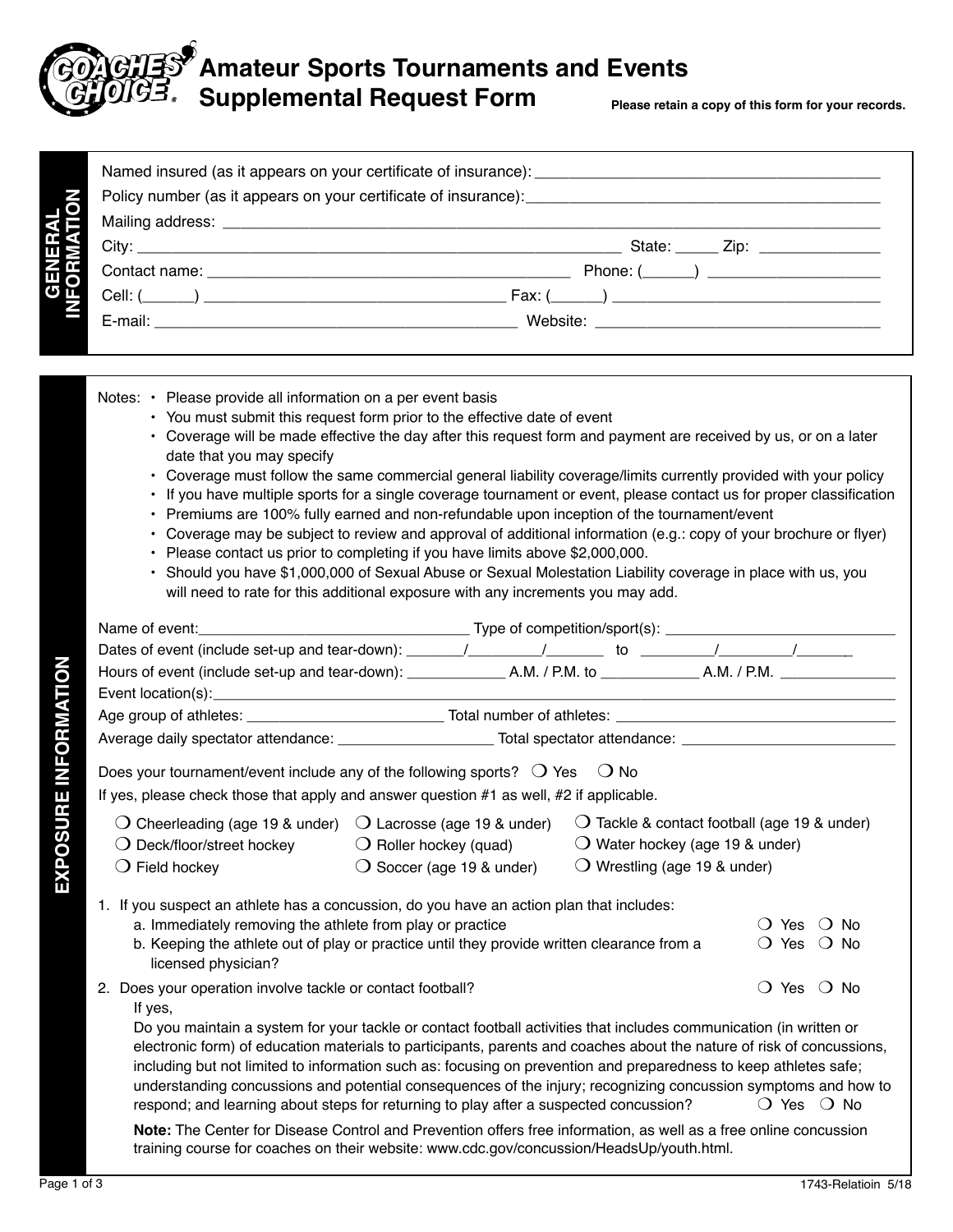| Should you carry limits or need limits above \$2,000,000, please contact our office prior to completing this form. |                 |                                                                     |                 |                                                                     |                                                   |                                                                                    |  |  |
|--------------------------------------------------------------------------------------------------------------------|-----------------|---------------------------------------------------------------------|-----------------|---------------------------------------------------------------------|---------------------------------------------------|------------------------------------------------------------------------------------|--|--|
| <b>Sport</b><br><b>Classification</b>                                                                              |                 | \$1,000,000 CGL and<br>\$25,000 MPP<br>(per participant, per event) |                 | \$2,000,000 CGL and<br>\$25,000 MPP<br>(per participant, per event) | \$1,000,000<br><b>CGL Only</b><br>(per spectator, | \$2,000,000<br><b>CGL Only</b><br>(per spectator,<br>per event)<br><b>Option G</b> |  |  |
| (refer to<br>brochure)                                                                                             | <b>Option A</b> | <b>Option A</b><br>w/Brain Injury<br><b>Excluded</b>                | <b>Option B</b> | Option B w/<br><b>Brain Injury</b><br><b>Excluded</b>               | per event)<br><b>Option F</b>                     |                                                                                    |  |  |
| Class 1                                                                                                            | \$1.56          | N/A                                                                 | \$1.98          | N/A                                                                 | .24                                               | .36                                                                                |  |  |
| Class 2                                                                                                            | \$1.77          | N/A                                                                 | \$2.19          | N/A                                                                 | .24                                               | .36                                                                                |  |  |
| Class 3                                                                                                            | \$2.07          | N/A                                                                 | \$2.49          | N/A                                                                 | .24                                               | .36                                                                                |  |  |
| Class 4                                                                                                            | $$2.24*$        | \$2.07                                                              | $$2.68*$        | \$2.49                                                              | .24                                               | .36                                                                                |  |  |
| Class 5                                                                                                            | N/A             | N/A                                                                 | N/A             | N/A                                                                 | .24                                               | .36                                                                                |  |  |

| <b>PREMIUM CALCULATION</b>                                                                                                                |                    |              |   |                    |   |             |  |
|-------------------------------------------------------------------------------------------------------------------------------------------|--------------------|--------------|---|--------------------|---|-------------|--|
| $\bigcirc$ Check here, if you are opting to exclude coverage for brain injury.<br>Please make sure you are using the accurate rate below. |                    |              |   |                    |   |             |  |
| Rate<br># of Participants<br><b>Premium Due</b>                                                                                           |                    |              |   |                    |   |             |  |
| <b>Coverage Option</b>                                                                                                                    | <b>Sport Class</b> | (from above) | X | or # of Spectators | ≕ | (per event) |  |
|                                                                                                                                           |                    |              | X |                    |   |             |  |

- $\bigcirc$  I currently have Sexual Abuse or Molestation Liability Coverage in place and need to add the additional participants/parties reported on the prior page to my coverage.
- $\bigcirc$  I would like to add this coverage to my policy.
	- **\* Note:** If you would like to add this coverage to your policy mid-term, please contact us for additional information on the proper form to complete for review and approval.

|                            |  |                                     |                                               | <b>Excluded</b>                                              |                          |                      |                           | <b>Excluded</b>                                                                                                                                                                                                                                                                                                                                                |        |          |     |          |                                   |
|----------------------------|--|-------------------------------------|-----------------------------------------------|--------------------------------------------------------------|--------------------------|----------------------|---------------------------|----------------------------------------------------------------------------------------------------------------------------------------------------------------------------------------------------------------------------------------------------------------------------------------------------------------------------------------------------------------|--------|----------|-----|----------|-----------------------------------|
|                            |  | Class 1                             | \$1.56                                        | N/A                                                          |                          | \$1.98               |                           | N/A                                                                                                                                                                                                                                                                                                                                                            |        |          | .24 |          | .36                               |
|                            |  | Class 2                             | \$1.77                                        | N/A                                                          |                          | \$2.19               |                           | N/A                                                                                                                                                                                                                                                                                                                                                            |        |          | .24 |          | .36                               |
|                            |  | Class 3                             | \$2.07                                        | N/A                                                          |                          | \$2.49               |                           | N/A                                                                                                                                                                                                                                                                                                                                                            |        |          | .24 |          | .36                               |
|                            |  | Class 4                             | \$2.24*                                       | \$2.07                                                       |                          | $$2.68*$             |                           | \$2.49                                                                                                                                                                                                                                                                                                                                                         |        |          | .24 |          | .36                               |
|                            |  | Class 5                             | N/A                                           | N/A                                                          |                          |                      | N/A                       | N/A                                                                                                                                                                                                                                                                                                                                                            |        |          | .24 |          | .36                               |
| <b>PREMIUM CALCULATION</b> |  |                                     |                                               |                                                              |                          |                      |                           | LIMITED COVERAGE FOR BRAIN INJURY TO SPECIFIED PLAYER - "Brain injury" means concussion, chronic traumatic<br>encephalopathy, or any other injury to the brain and any symptoms, conditions, disorders and diseases, including death, resulting<br>therefrom but only if such injury occurs as a result of specific events occurring during the policy period. |        |          |     |          |                                   |
|                            |  |                                     |                                               |                                                              |                          |                      |                           | <b>PREMIUM CALCULATION</b><br>$\bigcirc$ Check here, if you are opting to exclude coverage for brain injury.<br>Please make sure you are using the accurate rate below.                                                                                                                                                                                        |        |          |     |          |                                   |
|                            |  | <b>Coverage Option</b>              |                                               | <b>Sport Class</b>                                           |                          | Rate<br>(from above) | $\boldsymbol{\mathsf{X}}$ | # of Participants<br>or # of Spectators                                                                                                                                                                                                                                                                                                                        |        | $\equiv$ |     |          | <b>Premium Due</b><br>(per event) |
|                            |  |                                     |                                               |                                                              | \$                       |                      | X                         |                                                                                                                                                                                                                                                                                                                                                                |        | $=$      | \$  |          |                                   |
| COVERAGE                   |  |                                     | <b>CGL Program Option</b><br><b>Purchased</b> | the proper form to complete for review and approval.<br>Rate | X                        |                      |                           | * Note: If you would like to add this coverage to your policy mid-term, please contact us for additional information on<br>Total # of Participants or<br><b>Spectators as indicated</b>                                                                                                                                                                        | X      |          | $=$ |          | Premium                           |
|                            |  |                                     | (check/evaluate only one)                     |                                                              |                          |                      |                           | above                                                                                                                                                                                                                                                                                                                                                          |        |          |     |          |                                   |
|                            |  | $\bigcirc$ Option A                 |                                               | \$.17                                                        | X                        | \$                   |                           |                                                                                                                                                                                                                                                                                                                                                                | X      |          | $=$ | \$       | (e)                               |
|                            |  | $\bigcirc$ Option B                 |                                               | \$.17                                                        | X<br>X                   | \$                   |                           |                                                                                                                                                                                                                                                                                                                                                                | X      |          | $=$ | \$       | (e)                               |
|                            |  | $\bigcirc$ Option F                 |                                               | \$.05                                                        | X                        | \$                   |                           |                                                                                                                                                                                                                                                                                                                                                                | X      |          | $=$ | \$       | (e)                               |
|                            |  | $\bigcirc$ Option G                 |                                               | \$.05<br>\$                                                  | X                        | \$<br>\$             |                           |                                                                                                                                                                                                                                                                                                                                                                | X<br>X |          | $=$ | \$<br>\$ | (e)                               |
|                            |  | $\bigcirc$ Option                   |                                               |                                                              |                          |                      |                           |                                                                                                                                                                                                                                                                                                                                                                |        |          | $=$ |          | (e)                               |
|                            |  |                                     |                                               |                                                              |                          |                      |                           |                                                                                                                                                                                                                                                                                                                                                                |        |          |     |          |                                   |
|                            |  | Program Premium                     |                                               |                                                              |                          |                      |                           |                                                                                                                                                                                                                                                                                                                                                                |        |          |     |          | \$                                |
|                            |  |                                     |                                               | Sexual Abuse or Sexual Molestation Liability Premium         |                          |                      |                           |                                                                                                                                                                                                                                                                                                                                                                |        |          |     |          |                                   |
| <b>PAYMEN</b>              |  | Total Premium Due (add lines above) |                                               |                                                              |                          |                      |                           |                                                                                                                                                                                                                                                                                                                                                                |        |          |     |          | \$<br>\$                          |
|                            |  |                                     |                                               |                                                              | CA #0H18178, TX #1657333 |                      |                           | Relation Insurance Services - Specialty Risk, Inc. · P.O. Box 25936 · Overland Park, KS 66225 · 1-800-955-1991<br>E-mail = programs@relationinsurance.com · Fax 1-913-327-0201 · www.4RecSportsAndMore.com                                                                                                                                                     |        |          |     |          |                                   |

| m n | Program Premium                                      |  |
|-----|------------------------------------------------------|--|
|     | Sexual Abuse or Sexual Molestation Liability Premium |  |
| ב   | <b>Total Premium Due (add lines above)</b>           |  |